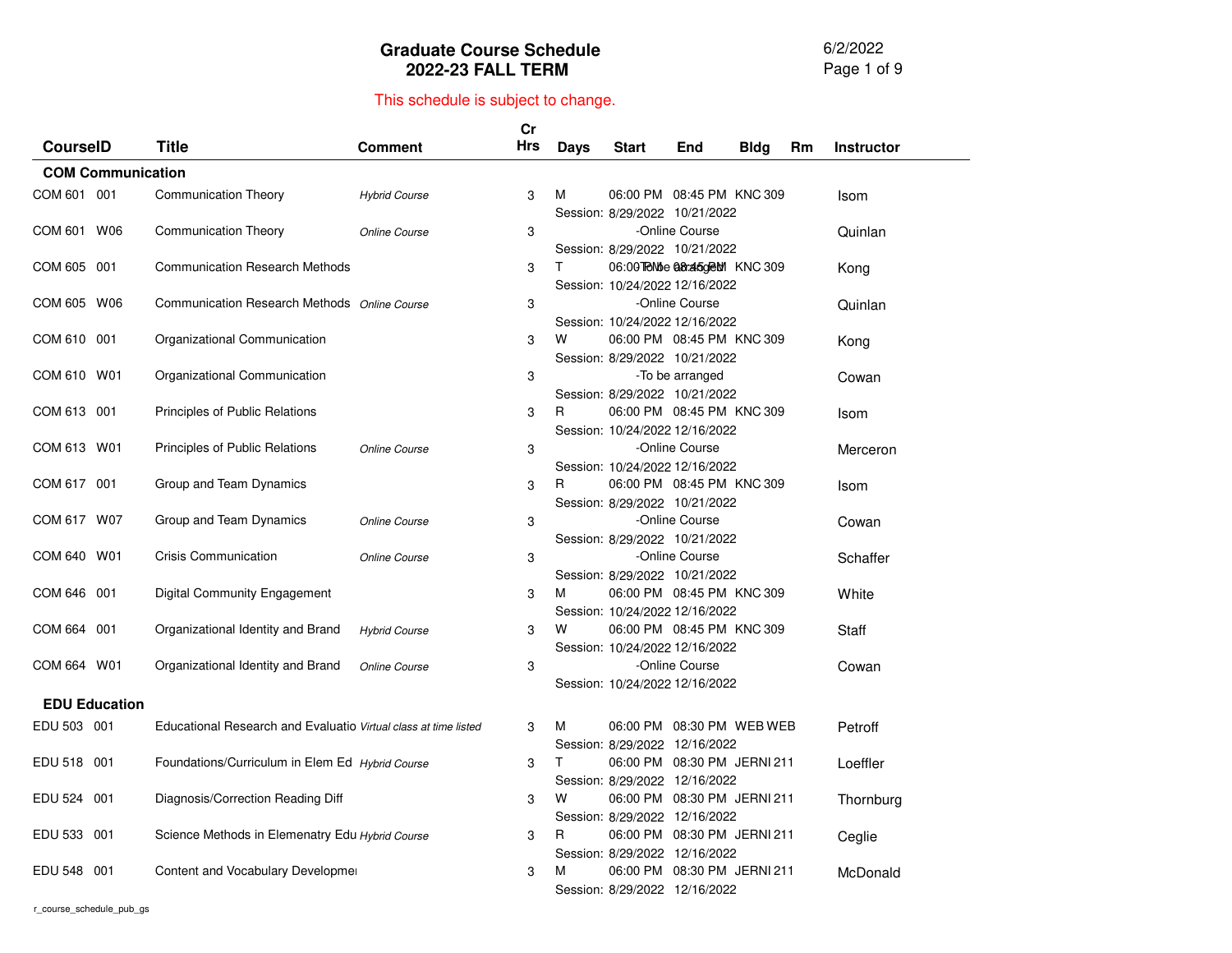6/2/2022 Page 2 of 9

|                 |                      |                                                                 |                               | Cr             |             |                                                            |                 |             |    |                   |
|-----------------|----------------------|-----------------------------------------------------------------|-------------------------------|----------------|-------------|------------------------------------------------------------|-----------------|-------------|----|-------------------|
| <b>CourseID</b> |                      | <b>Title</b>                                                    | <b>Comment</b>                | Hrs            | <b>Days</b> | <b>Start</b>                                               | End             | <b>Bldg</b> | Rm | <b>Instructor</b> |
|                 | <b>EDU Education</b> |                                                                 |                               |                |             |                                                            |                 |             |    |                   |
| EDU 551 001     |                      | Teacher as Researcher                                           | Virtual class at time listed. | $\overline{c}$ | T.          | 06:00 PM 08:30 PM WEB WEB                                  |                 |             |    | Petroff           |
|                 |                      |                                                                 |                               |                |             | Session: 8/29/2022 12/16/2022                              |                 |             |    |                   |
| EDU 552 001     |                      | Seminar and Reflective Practice                                 | Online Course                 | 1              |             |                                                            | -Online Course  |             |    | Petroff           |
|                 |                      |                                                                 |                               |                |             | Session: 8/29/2022 12/16/2022                              |                 |             |    |                   |
| EDU 572 001     |                      | Methods/Models Gifted Education                                 | Virtual class at time listed. | 3              | Τ           | 06:00 PM 08:30 PM WEB WEB                                  |                 |             |    | Kollar            |
|                 |                      |                                                                 |                               |                |             | Session: 10/24/2022 12/16/2022                             |                 |             |    |                   |
| EDU 581         | 001                  | Digital Literacy for K-12 Classroom                             | Virtual class at time listed. | 3              | W           | 06:00 PM 08:30 PM WEB WEB                                  |                 |             |    | Ceglie            |
|                 |                      |                                                                 |                               |                |             | Session: 8/29/2022 10/21/2022                              |                 |             |    |                   |
| EDU 582 001     |                      | Digital Citizenship                                             |                               | 3              | W           | 06:00 PM 08:45 PM JERNI 207                                |                 |             |    | Ceglie            |
|                 |                      |                                                                 |                               |                |             | Session: 10/24/2022 12/16/2022                             |                 |             |    |                   |
| EDU 599 001     |                      | Internship-Elem Graduate                                        |                               | 12             |             |                                                            | -To be arranged |             |    | Thornburg         |
|                 |                      |                                                                 |                               |                |             | Session: 8/29/2022 12/16/2022                              |                 |             |    |                   |
| EDU 601         | 001                  | Education Research and Evaluation Virtual class at time listed. |                               | 3              | w           | 06:00 PM 08:30 PM WEB WEB                                  |                 |             |    | Petroff           |
|                 |                      |                                                                 |                               |                |             | Session: 8/29/2022 12/16/2022                              |                 |             |    |                   |
| EDU 602 001     |                      | <b>Education Law and Ethics</b>                                 | Online Course                 | 3              |             |                                                            | -Online Course  |             |    | Dunlap            |
|                 |                      |                                                                 |                               |                |             | Session: 10/24/2022 12/16/2022                             |                 |             |    |                   |
| EDU 610 W01     |                      | <b>Building Community</b>                                       | Online Course                 | 3              |             |                                                            | -Online Course  |             |    | Propst            |
|                 |                      |                                                                 |                               |                |             | Session: 10/24/2022 12/16/2022                             |                 |             |    |                   |
| EDU 612 W01     |                      | <b>Leading Diversity</b>                                        | Online Course                 | 3              |             |                                                            | -Online Course  |             |    | Dellinger-Holton  |
|                 |                      |                                                                 |                               |                |             | Session: 8/29/2022 10/21/2022                              |                 |             |    |                   |
| EDU 616 001     |                      | Vocabulary Instruction                                          |                               | 3              | T.          | 06:00 PM 08:30 PM WEB WEB                                  |                 |             |    | Petroff           |
| EDU 620 001     |                      | Introduction to Special Education                               |                               |                | T.          | Session: 8/29/2022 10/21/2022<br>06:00 PM 08:30 PM WEB WEB |                 |             |    |                   |
|                 |                      |                                                                 | Virtual class at time listed. | 3              |             | Session: 10/24/2022 12/16/2022                             |                 |             |    | Smith             |
| EDU 630 001     |                      | Foundations of Reading                                          | Virtual class at time listed  | 3              | т           | 06:00 PM 08:30 PM WEB WEB                                  |                 |             |    |                   |
|                 |                      |                                                                 |                               |                |             | Session: 10/24/2022 12/16/2022                             |                 |             |    | Thornburg         |
| EDU 631 W04     |                      | Supervision to Improve Instruction                              | Online Course                 | 3              |             |                                                            | -Online Course  |             |    | Staff             |
|                 |                      |                                                                 |                               |                |             | Session: 8/29/2022 10/21/2022                              |                 |             |    |                   |
| EDU 642 W01     |                      | Leading in a Global Society                                     | Online Course                 | 3              |             |                                                            | -Online Course  |             |    | Abernathy         |
|                 |                      |                                                                 |                               |                |             | Session: 8/29/2022 10/21/2022                              |                 |             |    |                   |
| EDU 646 W01     |                      | Professional Learning Communities Online Course                 |                               | 3              |             |                                                            | -Online Course  |             |    | Dellinger-Holton  |
|                 |                      |                                                                 |                               |                |             | Session: 10/24/2022 12/16/2022                             |                 |             |    |                   |
| EDU 652 W06     |                      | Leading in HR and Finance                                       | Online Course                 | 3              |             |                                                            | -Online Course  |             |    | Staff             |
|                 |                      |                                                                 |                               |                |             | Session: 10/24/2022 12/16/2022                             |                 |             |    |                   |
| EDU 667 W06     |                      | <b>Education Law and Ethics</b>                                 | Online Course                 | 3              |             |                                                            | -Online Course  |             |    | Dunlap            |
|                 |                      |                                                                 |                               |                |             | Session: 8/29/2022 10/22/2022                              |                 |             |    |                   |
| EDU 670         | 001                  | Instruction Literacy Leadership                                 | Virtual class at time listed  | 3              | w           | 06:00 PM 08:30 PM WEB WEB                                  |                 |             |    | Miles             |
|                 |                      |                                                                 |                               |                |             | Session: 8/29/2022 10/21/2022                              |                 |             |    |                   |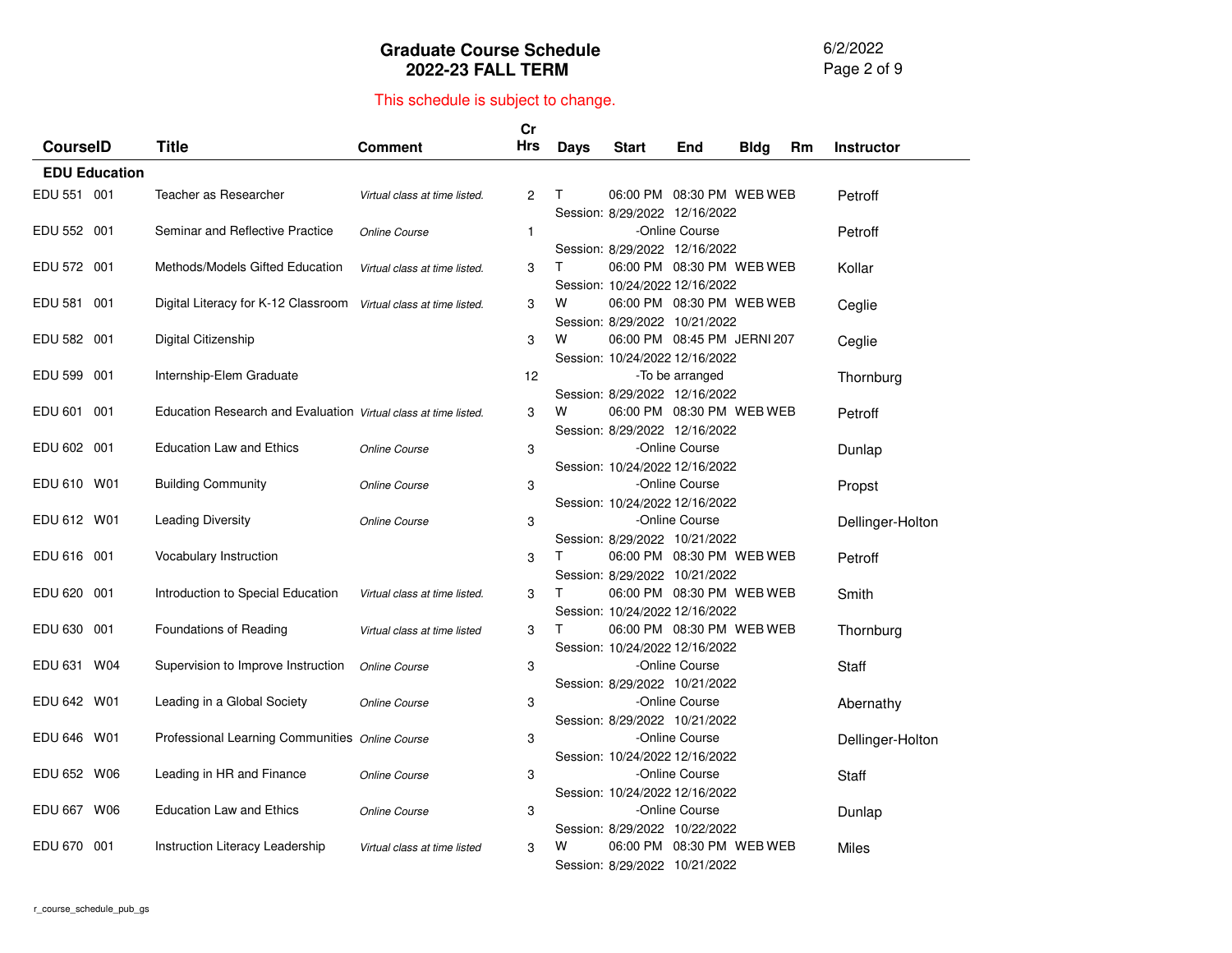6/2/2022 Page 3 of 9

|                    |                      |                                                 |                | Cr         |      |                                |                             |             |    |                             |
|--------------------|----------------------|-------------------------------------------------|----------------|------------|------|--------------------------------|-----------------------------|-------------|----|-----------------------------|
| <b>CourselD</b>    |                      | <b>Title</b>                                    | <b>Comment</b> | <b>Hrs</b> | Days | <b>Start</b>                   | End                         | <b>Bldg</b> | Rm | <b>Instructor</b>           |
|                    | <b>EDU Education</b> |                                                 |                |            |      |                                |                             |             |    |                             |
| EDU 671 W04        |                      | Curriculum Devel & Implementation Online Course |                | 3          |      |                                | -Online Course              |             |    | Morrow                      |
|                    |                      |                                                 |                |            |      | Session: 10/24/2022 12/16/2022 |                             |             |    |                             |
| EDU 676 W08        |                      | Improving Instruction Using Data                | Online Course  | 3          |      |                                | -Online Course              |             |    | Morrow                      |
|                    |                      |                                                 |                |            |      | Session: 8/29/2022 10/21/2022  |                             |             |    |                             |
| EDU 680 001        |                      | Action Research in Education                    |                | 3          | R    |                                | 06:00 PM 08:30 PM JERNI 207 |             |    | Petroff                     |
|                    |                      |                                                 |                |            |      | Session: 10/24/2022 12/16/2022 |                             |             |    |                             |
| EDU 695 W01        |                      | School Executive Internship I                   | Online Course  | 3          |      |                                | -Online Course              |             |    | Abernathy                   |
|                    |                      |                                                 |                |            |      | Session: 10/24/2022 12/16/2022 |                             |             |    |                             |
| EDU 696 W08        |                      | School Executive Internship II                  | Online Course  | 3          |      |                                | -Online Course              |             |    | Abernathy                   |
|                    |                      |                                                 |                |            |      | Session: 10/24/2022 12/16/2022 |                             |             |    |                             |
| <b>ENG English</b> |                      |                                                 |                |            |      |                                |                             |             |    |                             |
| ENG 504 001        |                      | <b>Fiction Workshop</b>                         |                | 4          |      |                                | -To be arranged             |             |    | Bashor / Staff              |
|                    |                      |                                                 |                |            |      | Session: 8/29/2022 12/16/2022  |                             |             |    |                             |
| ENG 514 001        |                      | Poetry Workshop                                 |                | 4          |      |                                | -To be arranged             |             |    | Bashor / Staff              |
|                    |                      |                                                 |                |            |      | Session: 8/29/2022 12/16/2022  |                             |             |    |                             |
| ENG 524 001        |                      | <b>Creative Nonfiction Workshop</b>             |                | 4          |      |                                | -To be arranged             |             |    | Bashor / Staff              |
|                    |                      |                                                 |                |            |      | Session: 8/29/2022 12/16/2022  |                             |             |    |                             |
| ENG 534 001        |                      | Dramatic Writing Workshop                       |                | 4          |      |                                | -To be arranged             |             |    | Bashor / Staff              |
|                    |                      |                                                 |                |            |      | Session: 8/29/2022 12/16/2022  |                             |             |    |                             |
| ENG 544 001        |                      | <b>Fiction Tutorial</b>                         |                | 4          |      |                                | -To be arranged             |             |    | Bashor / Staff              |
| ENG 554 001        |                      |                                                 |                |            |      | Session: 8/29/2022 12/16/2022  |                             |             |    |                             |
|                    |                      | Poetry Tutorial                                 |                | 4          |      | Session: 8/29/2022 12/16/2022  | -To be arranged             |             |    | Bashor / Staff              |
| ENG 564 001        |                      | <b>Creative Nonfiction Tutorial</b>             |                | 4          |      |                                | -To be arranged             |             |    | Bashor / Staff              |
|                    |                      |                                                 |                |            |      | Session: 8/29/2022 12/16/2022  |                             |             |    |                             |
| ENG 572 001        |                      | <b>Dramatic Writing Tutoral</b>                 |                | 2          |      |                                | -To be arranged             |             |    | Bashor / Staff              |
|                    |                      |                                                 |                |            |      | Session: 8/29/2022 12/16/2022  |                             |             |    |                             |
| ENG 574 001        |                      | Dramatic Writing Tutorial                       |                | 4          |      |                                | -To be arranged             |             |    | Bashor / Staff              |
|                    |                      |                                                 |                |            |      | Session: 8/29/2022 12/16/2022  |                             |             |    |                             |
| ENG 651 001        |                      | <b>Special Topics</b>                           |                | 1          |      |                                | -To be arranged             |             |    | Bashor / Staff              |
|                    |                      |                                                 |                |            |      | Session: 8/29/2022 12/16/2022  |                             |             |    |                             |
| ENG 652 001        |                      | <b>Fiction Craft Seminar</b>                    |                | 1          |      |                                | -To be arranged             |             |    | Murr / Bashor / Rodrigues F |
|                    |                      |                                                 |                |            |      | Session: 8/29/2022 12/16/2022  |                             |             |    |                             |
| ENG 652 002        |                      | <b>Fiction Craft Seminar</b>                    |                | 1          |      |                                | -To be arranged             |             |    | Powell / Bashor / Rodrigues |
|                    |                      |                                                 |                |            |      | Session: 8/29/2022 12/16/2022  |                             |             |    |                             |
| ENG 652 003        |                      | <b>Fiction Craft Seminar</b>                    |                | 1          |      |                                | -To be arranged             |             |    | Perabo / Bashor / Rodrigues |
|                    |                      |                                                 |                |            |      | Session: 8/29/2022 12/16/2022  |                             |             |    |                             |
| ENG 653 001        |                      | Poetry Craft Seminar                            |                | 1          |      |                                | -To be arranged             |             |    | Bashor / Pineda / Rodrigues |
|                    |                      |                                                 |                |            |      | Session: 8/29/2022 12/16/2022  |                             |             |    |                             |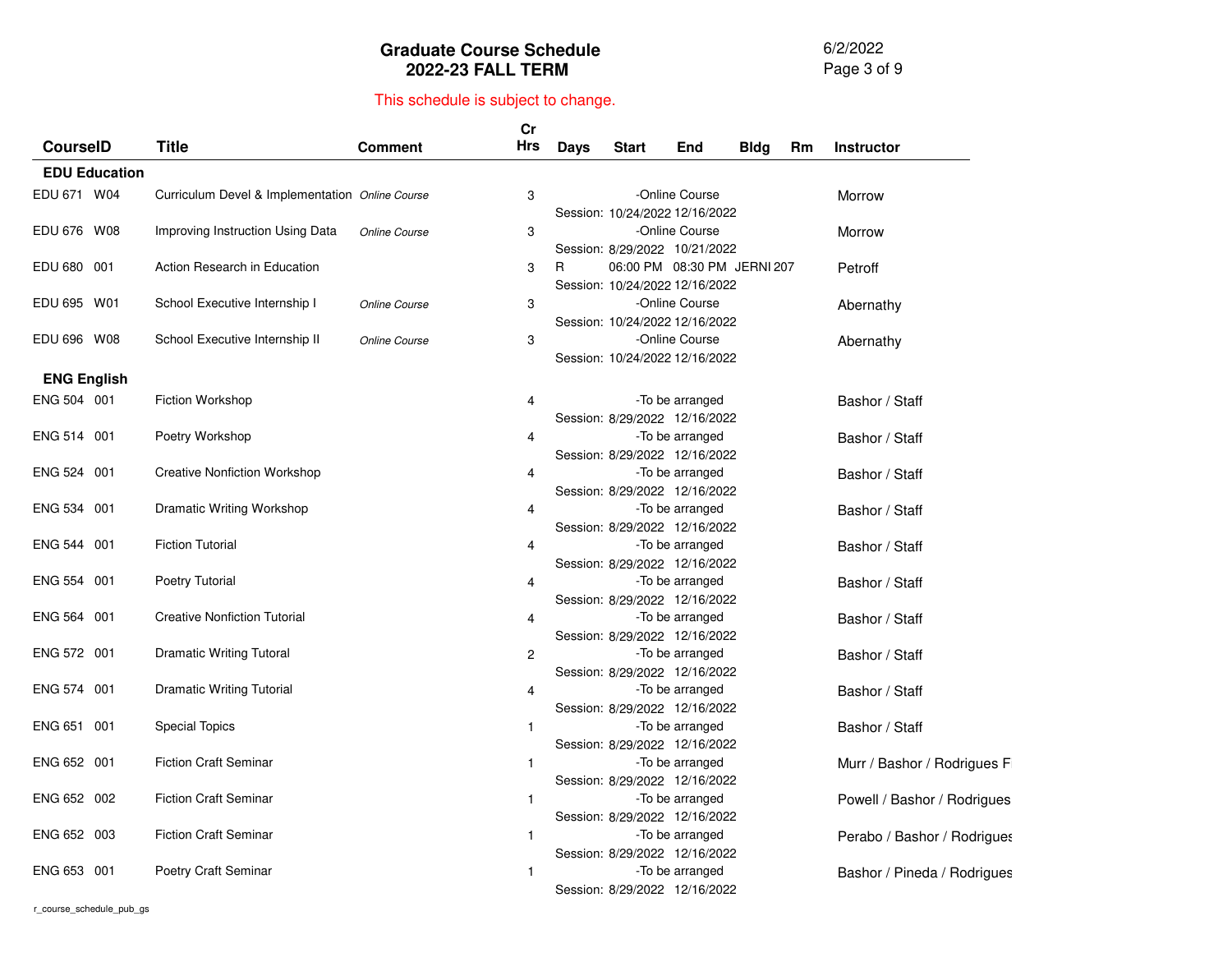6/2/2022 Page 4 of 9

### This schedule is subject to change.

|                    |                                            |                | Cr             |             |                               |                 |             |    |                               |
|--------------------|--------------------------------------------|----------------|----------------|-------------|-------------------------------|-----------------|-------------|----|-------------------------------|
| <b>CourselD</b>    | <b>Title</b>                               | <b>Comment</b> | Hrs            | <b>Days</b> | <b>Start</b>                  | End             | <b>Bldg</b> | Rm | <b>Instructor</b>             |
| <b>ENG English</b> |                                            |                |                |             |                               |                 |             |    |                               |
| ENG 653 002        | <b>Poetry Craft Seminar</b>                |                | $\mathbf{1}$   |             |                               | -To be arranged |             |    | Bashor / Creech / Rodrigues   |
|                    |                                            |                |                |             | Session: 8/29/2022 12/16/2022 |                 |             |    |                               |
| ENG 653 003        | Poetry Craft Seminar                       |                | $\mathbf{1}$   |             |                               | -To be arranged |             |    | Bashor / Rodrigues Firmino    |
|                    |                                            |                |                |             | Session: 8/29/2022 12/16/2022 |                 |             |    |                               |
| ENG 654 001        | <b>Creative Nonfiction Craft Seminar</b>   |                | $\mathbf{1}$   |             |                               | -To be arranged |             |    | Payne / Bashor / Rodrigues    |
|                    |                                            |                |                |             | Session: 8/29/2022 12/16/2022 |                 |             |    |                               |
| ENG 654 002        | <b>Creative Nonfiction Craft Seminar</b>   |                | $\mathbf{1}$   |             |                               | -To be arranged |             |    | Polito / Bashor / Rodrigues I |
|                    |                                            |                |                |             | Session: 8/29/2022 12/16/2022 |                 |             |    |                               |
| ENG 654 003        | <b>Creative Nonfiction Craft Seminar</b>   |                | $\mathbf{1}$   |             |                               | -To be arranged |             |    | Bashor / Pineda / Rodrigues   |
|                    |                                            |                |                |             | Session: 8/29/2022 12/16/2022 |                 |             |    |                               |
| ENG 655 001        | Dramatic Writing Craft Seminar             |                | 1              |             |                               | -To be arranged |             |    | Bashor / Rodrigues Firmino    |
|                    |                                            |                |                |             | Session: 8/29/2022 12/16/2022 |                 |             |    |                               |
| ENG 655 002        | Dramatic Writing Craft Seminar             |                | $\mathbf{1}$   |             |                               | -To be arranged |             |    | Bashor / Rodrigues Firmino    |
|                    |                                            |                |                |             | Session: 8/29/2022 12/16/2022 |                 |             |    |                               |
| ENG 655 003        | Dramatic Writing Craft Seminar             |                | $\mathbf{1}$   |             |                               | -To be arranged |             |    | Baxter / Bashor / Rodrigues   |
|                    |                                            |                |                |             | Session: 8/29/2022 12/16/2022 |                 |             |    |                               |
| ENG 657 001        | Gateway II: Literary Reviewing             |                | 4              |             |                               | -To be arranged |             |    | Polito / White / Baxter       |
|                    |                                            |                |                |             | Session: 8/29/2022 12/16/2022 |                 |             |    |                               |
| ENG 659 001        | Gateway IV: Teaching Creative Wrtg         |                | 4              |             |                               | -To be arranged |             |    | Bowers / McClanahan / Leel    |
|                    |                                            |                |                |             | Session: 8/29/2022 12/16/2022 |                 |             |    |                               |
| ENG 673 001        | <b>Creative Thesis</b>                     |                | 3              |             |                               | -To be arranged |             |    | Bashor / Staff                |
|                    |                                            |                |                |             | Session: 8/29/2022 12/16/2022 |                 |             |    |                               |
| ENG 681 001        | <b>Creative Writing Capstone Project</b>   |                | $\mathbf{1}$   |             |                               | -To be arranged |             |    | Bashor / Staff                |
| ENG 701 001        |                                            |                |                |             | Session: 8/29/2022 12/16/2022 |                 |             |    |                               |
|                    | Book Development I                         |                | 8              |             | Session: 8/29/2022 12/16/2022 | -To be arranged |             |    | Bashor / Walker               |
| ENG 702 001        | Book Development II                        |                | 4              |             |                               | -To be arranged |             |    | Bashor / Walker               |
|                    |                                            |                |                |             | Session: 8/29/2022 12/16/2022 |                 |             |    |                               |
|                    | <b>MBA Masters of Business Admin</b>       |                |                |             |                               |                 |             |    |                               |
|                    |                                            |                |                |             |                               |                 |             |    |                               |
| MBA 551 001        | Foundations of Accounting                  |                | 2              |             |                               | -To be arranged |             |    | Grennan                       |
|                    |                                            |                |                |             | Session: 8/29/2022 12/16/2022 |                 |             |    |                               |
| MBA 552 001        | <b>Foundations of Quantitative Methods</b> |                | $\overline{c}$ |             |                               | -To be arranged |             |    | Barzuna Hidalgo               |
|                    |                                            |                |                |             | Session: 8/29/2022 12/16/2022 |                 |             |    |                               |
| MBA 553 001        | Foundations of Finance                     | Online Course  | 2              |             |                               | -Online Course  |             |    | Ivanov                        |
|                    |                                            |                |                |             | Session: 8/29/2022 12/16/2022 | -Online Course  |             |    |                               |
| MBA 600 W01        | Leadership Development                     | Online Course  | 3              |             | Session: 8/29/2022 10/21/2022 |                 |             |    | Sparks                        |
| MBA 601 001        | Leadership Development I                   |                | $\overline{c}$ | S           | 09:00 AM 04:00 PM SYKES 226   |                 |             |    |                               |
|                    |                                            |                |                |             | Session: 9/10/2022 9/10/2022  |                 |             |    | Sparks                        |
|                    |                                            |                |                |             |                               |                 |             |    |                               |

r\_course\_schedule\_pub\_gs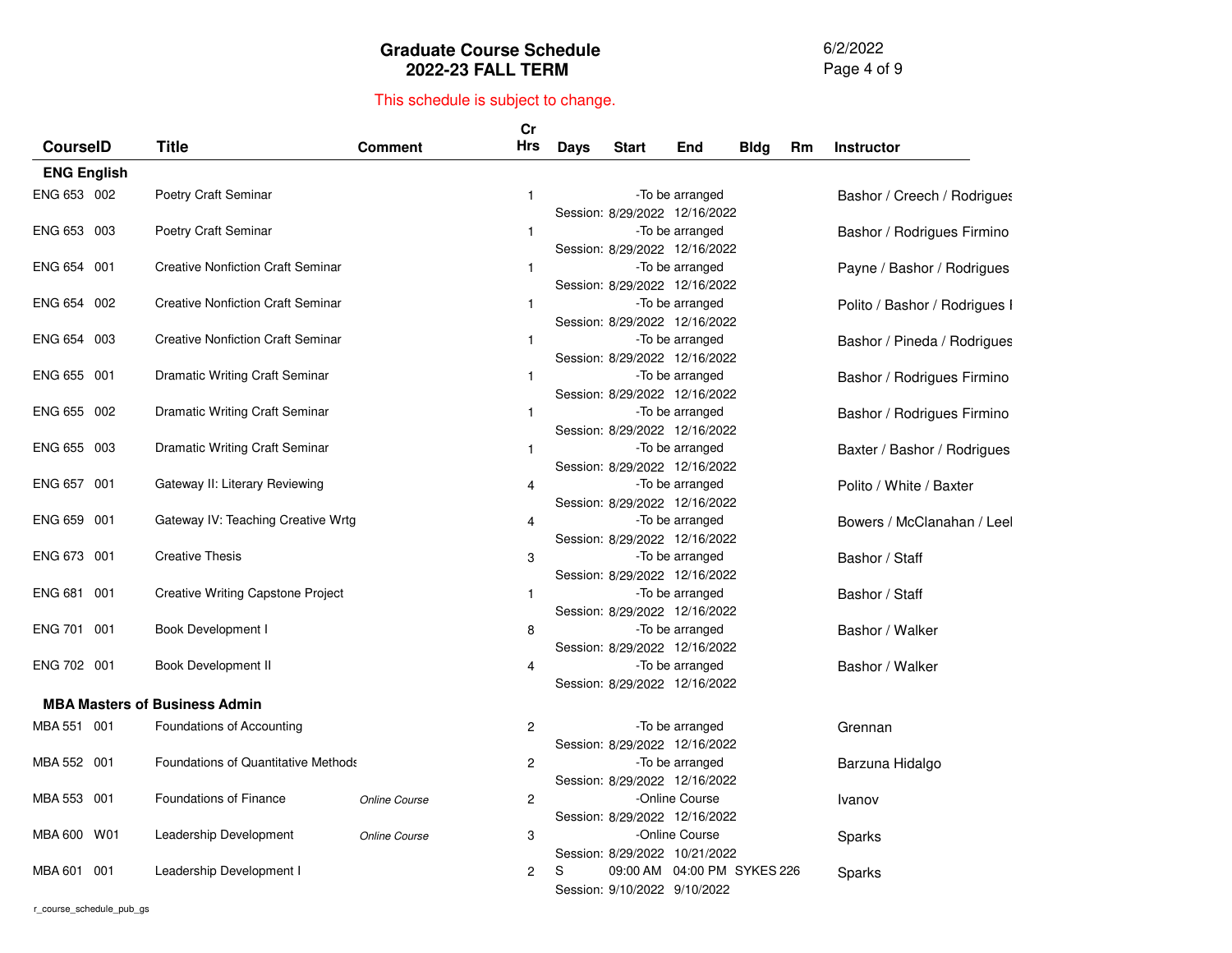6/2/2022 Page 5 of 9

|                 |                 |                                      |                      | $\mathsf{Cr}$ |      |                                                    |                               |             |    |                   |
|-----------------|-----------------|--------------------------------------|----------------------|---------------|------|----------------------------------------------------|-------------------------------|-------------|----|-------------------|
| <b>CourseID</b> |                 | <b>Title</b>                         | <b>Comment</b>       | Hrs           | Days | <b>Start</b>                                       | End                           | <b>Bldg</b> | Rm | <b>Instructor</b> |
|                 |                 | <b>MBA Masters of Business Admin</b> |                      |               |      |                                                    |                               |             |    |                   |
| MBA 601 001     |                 | Leadership Development I             |                      |               | S    |                                                    | 09:00 AM  04:00 PM  SYKES 226 |             |    | Sparks            |
|                 |                 |                                      |                      |               |      | Session: 10/22/2022 10/22/2022                     |                               |             |    |                   |
| MBA 602 001     |                 | Leadership Development II            |                      | $\mathbf{1}$  | S    | 09:00 AM 04:00 PM SYKES 226                        |                               |             |    | Sparks            |
|                 |                 |                                      |                      |               |      | Session: 9/24/2022 9/24/2022                       |                               |             |    |                   |
|                 |                 |                                      |                      |               | S    | 09:00 AM 04:00 PM SYKES 226                        |                               |             |    | Sparks            |
|                 |                 |                                      |                      |               |      | Session: 12/3/2022 12/3/2022                       |                               |             |    |                   |
| MBA 605 001     |                 | <b>Managerial Accounting</b>         |                      | 3             | T.   | 06:00 PM 08:45 PM SYKES 224                        |                               |             |    | Ward              |
|                 |                 |                                      |                      |               |      | Session: 8/29/2022 12/16/2022                      |                               |             |    |                   |
| MBA 605 W01     |                 | <b>Managerial Accounting</b>         | <b>Online Class</b>  | 3             |      |                                                    | -Online Course                |             |    | Roland            |
|                 |                 |                                      |                      |               |      | Session: 8/29/2022 10/21/2022                      |                               |             |    |                   |
| MBA 615 001     |                 | Economics for Managers               |                      | 3             | W    |                                                    | 06:00 PM 08:45 PM SYKES 222   |             |    | Bowen             |
|                 |                 |                                      |                      |               |      | Session: 8/29/2022 12/16/2022                      |                               |             |    |                   |
| MBA 620         | 001             | Organizational Behavior              |                      | 3             | T.   | 06:00 PM 08:45 PM                                  |                               |             |    | Chanland          |
|                 |                 |                                      |                      |               |      | Session: 8/29/2022 12/16/2022                      |                               |             |    |                   |
| MBA 625 001     |                 | Marketing Management                 |                      | 3             | м    | 06:00 PM 08:45 PM SYKES 224                        |                               |             |    | <b>Brooks</b>     |
|                 |                 |                                      |                      |               |      | Session: 8/29/2022 12/16/2022                      |                               |             |    |                   |
| MBA 625         | W01             | Marketing Management                 | Online Course        | 3             |      |                                                    | -Online Course                |             |    | Cox               |
|                 |                 |                                      |                      |               |      | Session: 10/24/2022 12/16/2022                     |                               |             |    |                   |
| MBA 630 001     |                 | <b>Business Analytics</b>            |                      | 3             | R    | 06:00 PM 08:45 PM DANA 312                         |                               |             |    | Grannan           |
|                 |                 |                                      |                      |               |      | Session: 8/29/2022 12/16/2022                      |                               |             |    |                   |
| MBA 630 W01     |                 | <b>Business Analytics</b>            | Online Course        | 3             |      |                                                    | -Online Course                |             |    | Barzuna Hidalgo   |
|                 |                 |                                      |                      |               |      | Session: 10/24/2022 12/16/2022                     |                               |             |    |                   |
| MBA 635 001     |                 | <b>Managerial Finance</b>            |                      | 3             | м    | 06:00 PM 08:45 PM SYKES 224                        |                               |             |    | Powell            |
|                 |                 |                                      |                      |               |      | Session: 8/29/2022 12/16/2022                      |                               |             |    |                   |
| MBA 635 W01     |                 | <b>Managerial Finance</b>            | <b>Online Class</b>  | 3             |      |                                                    | -Online Course                |             |    | Powell            |
|                 | 001             |                                      |                      |               |      | Session: 8/29/2022 10/21/2022                      |                               |             |    |                   |
| MBA 640         |                 | Managing in a Global Context         |                      | 3             | м    | 06:00 PM 08:45 PM SYKES 222                        |                               |             |    | Bowen             |
| MBA 650 001     |                 |                                      |                      |               | R    | Session: 8/29/2022 12/16/2022<br>06:00 PM 08:45 PM |                               |             |    |                   |
|                 |                 | <b>Operations Management</b>         |                      | 3             |      |                                                    |                               |             |    | Fraher            |
| MBA 650 W01     |                 | <b>Operations Management</b>         |                      | 3             |      | Session: 8/29/2022 12/16/2022                      | -Online Course                |             |    |                   |
|                 |                 |                                      | Online Course        |               |      | Session: 10/24/2022 12/16/2022                     |                               |             |    | Staff             |
| MBA 655         | W01             | Management Information Systems       | <b>Online Course</b> | 3             |      |                                                    | -Online Course                |             |    |                   |
|                 |                 |                                      |                      |               |      | Session: 8/29/2022 10/21/2022                      |                               |             |    | Staff             |
| MBA 656 UD1     |                 | Data Protection                      | Online Course        | 3             |      |                                                    | -Online Course                |             |    | <b>Staff</b>      |
|                 |                 |                                      |                      |               |      | Session: 8/29/2022 12/16/2022                      |                               |             |    |                   |
| MBA 657         | UD <sub>1</sub> | Compliance and Legal Isssues         | Online Course        | 3             |      |                                                    | -Online Course                |             |    | Staff             |
|                 |                 |                                      |                      |               |      | Session: 8/29/2022 12/16/2022                      |                               |             |    |                   |
|                 |                 |                                      |                      |               |      |                                                    |                               |             |    |                   |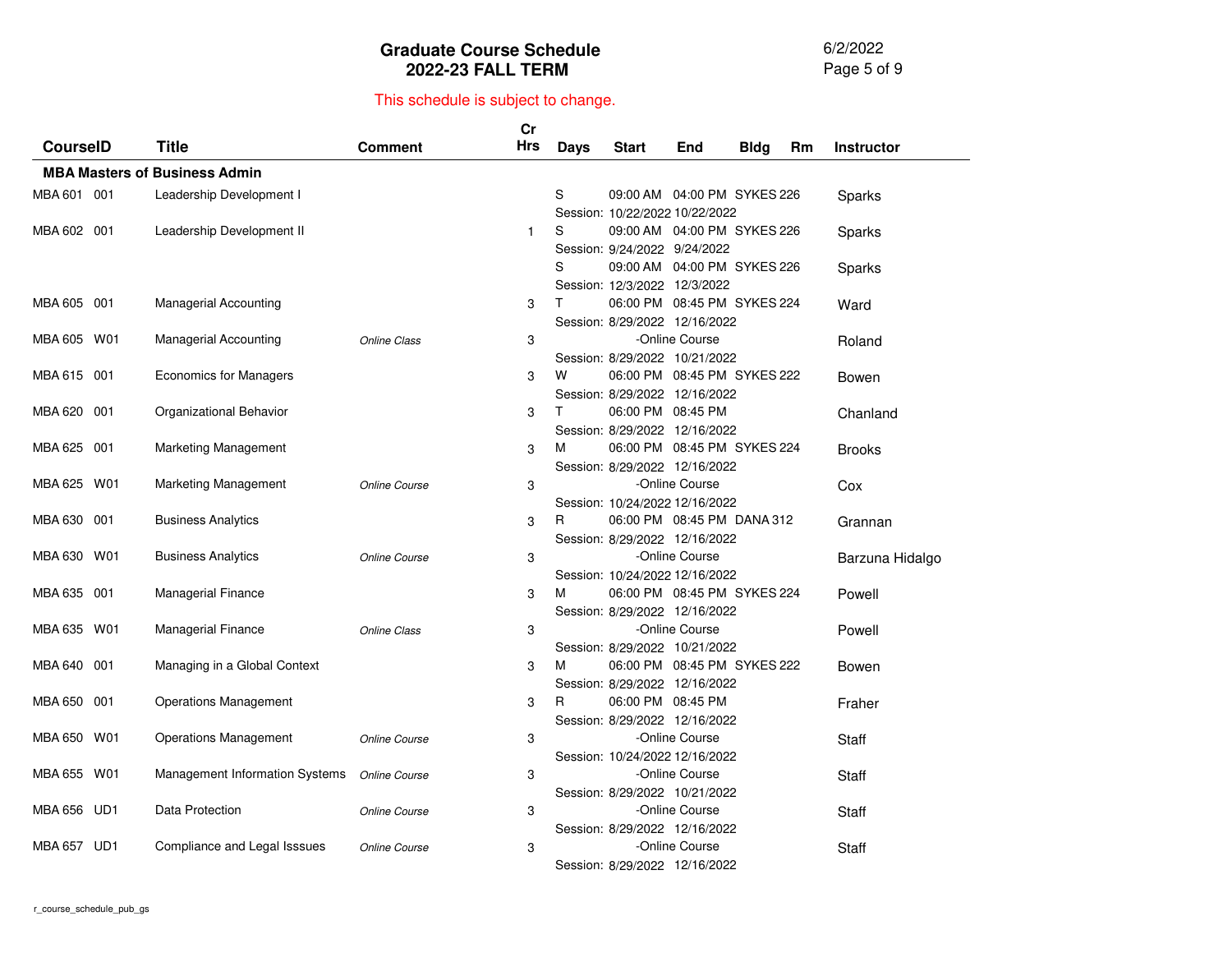6/2/2022 Page 6 of 9

|                 |     |                                                             |                               | Cr    |             |                                                             |                 |             |    |                      |
|-----------------|-----|-------------------------------------------------------------|-------------------------------|-------|-------------|-------------------------------------------------------------|-----------------|-------------|----|----------------------|
| <b>CourseID</b> |     | Title                                                       | Comment                       | Hrs   | <b>Days</b> | <b>Start</b>                                                | End             | <b>Bldg</b> | Rm | <b>Instructor</b>    |
|                 |     | <b>MBA Masters of Business Admin</b>                        |                               |       |             |                                                             |                 |             |    |                      |
| MBA 658 UD1     |     | <b>Operational Cybersecurity Mgmt</b>                       | <b>Online Course</b>          | 3     |             | Session: 8/29/2022 12/16/2022                               | -Online Course  |             |    | Staff                |
| MBA 659 UD1     |     | <b>Network Security</b>                                     | Online Course                 | 3     |             | Session: 8/29/2022 12/16/2022                               | -Online Course  |             |    | Staff                |
| MBA 660 001     |     | Strategic Planning & Implementatior                         |                               | 3     | W           | 06:00 PM 08:45 PM DANA 202<br>Session: 8/29/2022 12/16/2022 |                 |             |    | Schneider            |
| MBA 660 W01     |     | Strategic Planning & Implementatior Online Course           |                               | 3     |             | Session: 10/24/2022 12/16/2022                              | -Online Course  |             |    | Davies               |
| MBA 663 W01     |     | <b>Investment Analysis</b>                                  | Online Course                 | 3     |             | Session: 10/24/2022 12/16/2022                              | -Online Course  |             |    | Banerjee             |
| MBA 664         | W01 | International Financial Management Online Course            |                               | 3     |             | Session: 8/29/2022 10/21/2022                               | -Online Course  |             |    | Staff                |
| MBA 672 001     |     | Introduction to Coaching Theories                           | Virtual class at time listed. | 3     | м           | 06:00 PM 08:45 PM WEB WEB<br>Session: 8/29/2022 12/16/2022  |                 |             |    | Bennett              |
| MBA 680 W01     |     | Cont Leadership: Theory/Application Online Course           |                               | 3     |             | Session: 8/29/2022 10/21/2022                               | -Online Course  |             |    | <b>Bennett</b>       |
| MBA 681         | 001 | Prin Talent and Org Development                             | Virtual class at time listed. | 3     | T.          | 06:00 PM 08:45 PM WEB WEB<br>Session: 8/29/2022 12/16/2022  |                 |             |    | Wilhelm              |
| MBA 685         | 001 | <b>Management Consulting</b>                                | Virtual class at time listed. | 3     | R           | 06:00 PM 08:45 PM WEB WEB<br>Session: 8/29/2022 12/16/2022  |                 |             |    | Curley               |
| MBA 687         | W01 | Entrepreneurship: New Venture                               | Online Course                 | 3     |             | Session: 10/24/2022 12/16/2022                              | -Online Course  |             |    | Ward                 |
| MBA 692 001     |     | Internship                                                  |                               | $1-3$ |             | Session: 8/29/2022 12/16/2022                               | -To be arranged |             |    | Cox                  |
| MBA 695 001     |     | Independent Study<br><b>Independent Study Form Required</b> |                               | $1-3$ |             | Session: 8/29/2022 12/16/2022                               | -To be arranged |             |    | Staff                |
|                 |     | <b>MHA Healthcare Administration</b>                        |                               |       |             |                                                             |                 |             |    |                      |
| MHA 500 W01     |     | <b>Health Services and Delivery</b>                         | Online Course                 | 3     |             | Session: 8/29/2022 10/21/2022                               | -Online Course  |             |    | Rucker               |
| MHA 530 W01     |     | Organizational Behavior in HCO                              | Online Course                 | 3     |             | Session: 10/24/2022 12/16/2022                              | -Online Course  |             |    | Rucker               |
| MHA 620 W06     |     | Management and Human Resources Online Course                |                               | 3     |             | Session: 8/29/2022 10/21/2022                               | -Online Course  |             |    | Staff                |
| MHA 625 W04     |     | Quality Improvement in Healthcare Online Course             |                               | 3     |             | Session: 8/29/2022 10/21/2022                               | -Online Course  |             |    | <b>Walsh Koricke</b> |
| MHA 630 W06     |     | Managerial Epi, Research & Stats                            | Online Course                 | 3     |             | Session: 10/24/2022 12/16/2022                              | -Online Course  |             |    | Notaro               |
| MHA 635 W04     |     | Clinical Issues in HSM                                      | Online Course                 | 3     |             | Session: 10/24/2022 12/16/2022                              | -Online Course  |             |    | Sotomayor            |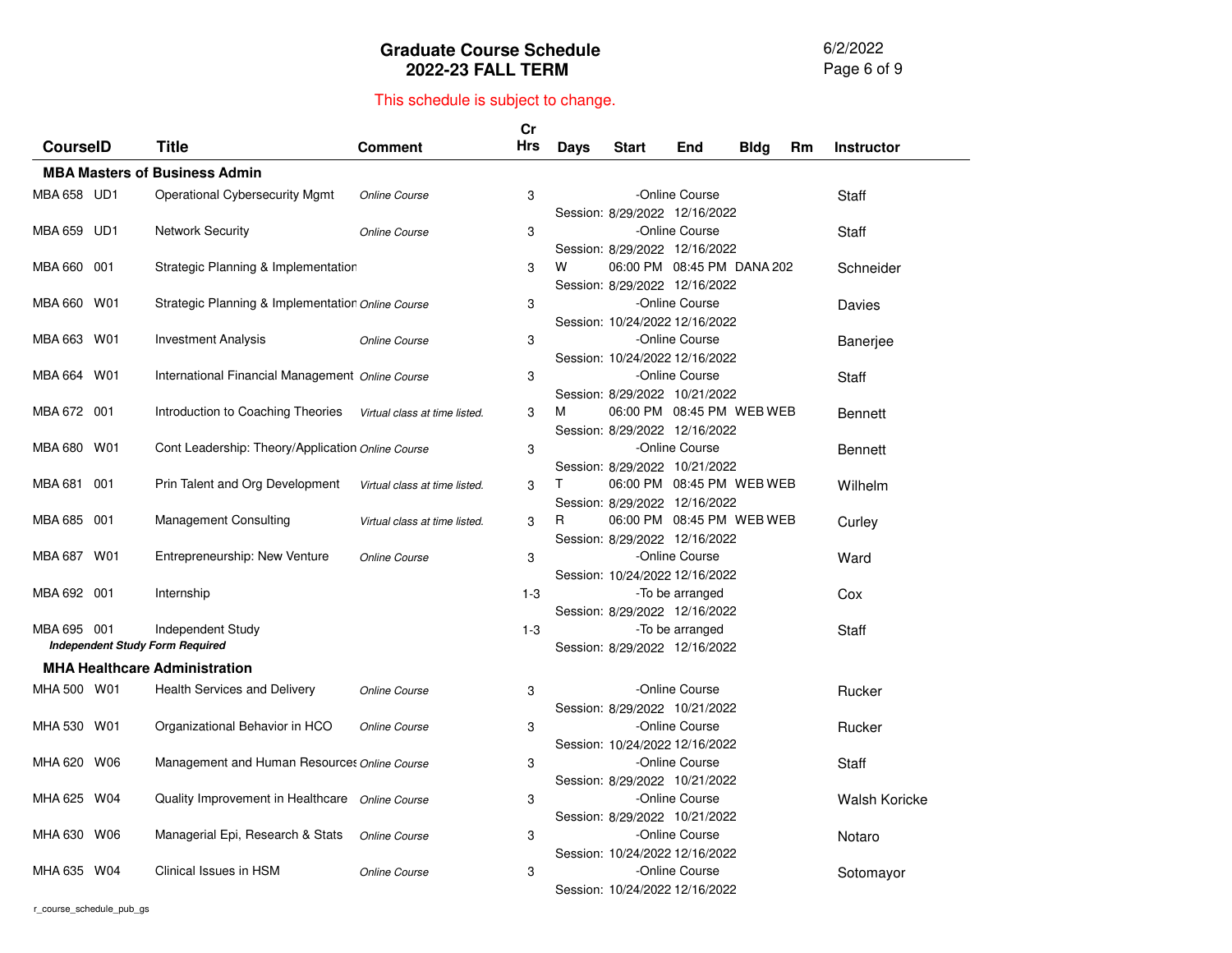6/2/2022 Page 7 of 9

| CourseID                  | <b>Title</b>                                   | <b>Comment</b> | Cr<br><b>Hrs</b> | <b>Days</b> | <b>Start</b>                   | End            | <b>Bldg</b> | Rm | <b>Instructor</b> |
|---------------------------|------------------------------------------------|----------------|------------------|-------------|--------------------------------|----------------|-------------|----|-------------------|
|                           | <b>MHA Healthcare Administration</b>           |                |                  |             |                                |                |             |    |                   |
| MHA 650 W07               | Healthcare Information Systems                 | Online Course  | 3                |             | Session: 8/29/2022 10/21/2022  | -Online Course |             |    | <b>Staff</b>      |
| MHA 680 W07               | Strategic Planning for HCO                     | Online Course  | 3                |             | Session: 10/24/2022 12/16/2022 | -Online Course |             |    | Rucker            |
| <b>NRN Nursing RN-BSN</b> |                                                |                |                  |             |                                |                |             |    |                   |
| NRN 310 W01               | Nursing: A Practice Discipline                 | Online Course  | 3                |             | Session: 8/29/2022 10/21/2022  | -Online Course |             |    | Cornelius         |
| <b>NUR Nursing</b>        |                                                |                |                  |             |                                |                |             |    |                   |
| NUR 500 W01               | Population Health Nursing                      | Online Course  | 3                |             | Session: 10/24/2022 12/16/2022 | -Online Course |             |    | Cornelius         |
| NUR 612 W04               | <b>Theoretical Foundations</b>                 | Online Course  | 3                |             | Session: 10/24/2022 12/16/2022 | -Online Course |             |    | Staff             |
| NUR 624 W01               | <b>Health Policy</b>                           | Online Course  | 3                |             | Session: 8/29/2022 10/21/2022  | -Online Course |             |    | Staff             |
| NUR 628 W01               | Informatics in Health Care                     | Online Course  | 3                |             | Session: 10/24/2022 12/16/2022 | -Online Course |             |    | Staff             |
| NUR 630 W04               | Data Interpretation                            | Online Course  | 3                |             | Session: 8/29/2022 10/21/2022  | -Online Course |             |    | Staff             |
| NUR 632 W06               | <b>Research Methods</b>                        | Online Course  | 3                |             | Session: 10/24/2022 12/16/2022 | -Online Course |             |    | Mangum            |
| NUR 652 W08               | Management of Clinical Outcomes                | Online Course  | 4                |             | Session: 8/29/2022 10/21/2022  | -Online Course |             |    | Staff             |
| NUR 653 W04               | Management of the Care Environme Online Course |                | 3                |             | Session: 10/24/2022 12/16/2022 | -Online Course |             |    | Schoolmeesters    |
| NUR 654 W01               | Clinical Nurse Leader Residency                | Online Course  | 6                |             | Session: 8/29/2022 12/16/2022  | -Online Course |             |    | Hatley            |
| NUR 655 W06               | <b>Integrative Clinical Concepts</b>           | Online Course  | 3                |             | Session: 8/29/2022 10/21/2022  | -Online Course |             |    | Staff             |
| NUR 661 W04               | Leadership Principles/Practices                | Online Course  | 3                |             | Session: 8/29/2022 10/21/2022  | -Online Course |             |    | Mangum            |
| NUR 662 W04               | Financial Management-Nurse Leade Online Course |                | 3                |             | Session: 10/24/2022 12/16/2022 | -Online Course |             |    | Hatley            |
| NUR 663 W08               | Prin of Curriculum and Evaluation              | Online Course  | 3                |             | Session: 8/29/2022 10/21/2022  | -Online Course |             |    | Staff             |
| NUR 664 W08               | <b>Educational Prin/Practices</b>              | Online Course  | 3                |             | Session: 10/24/2022 12/16/2022 | -Online Course |             |    | Staff             |
| NUR 665 W08               | <b>Clinical Information Systems</b>            | Online Course  | 3                |             | Session: 8/29/2022 10/21/2022  | -Online Course |             |    | Staff             |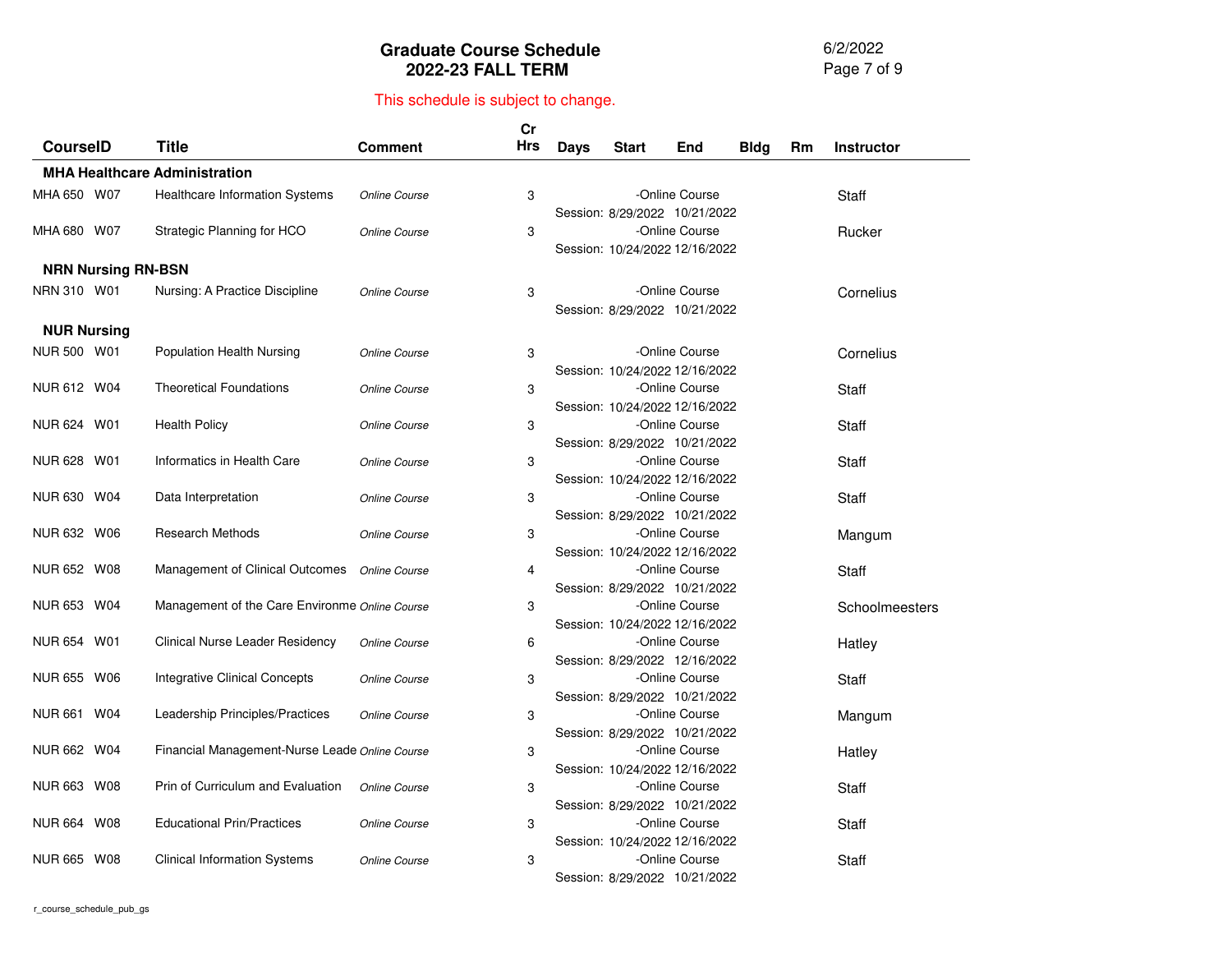6/2/2022 Page 8 of 9

|                       |                                                   |                                | Cr                    |      |                                |                               |             |    |                   |
|-----------------------|---------------------------------------------------|--------------------------------|-----------------------|------|--------------------------------|-------------------------------|-------------|----|-------------------|
| <b>CourseID</b>       | Title                                             | <b>Comment</b>                 | Hrs                   | Days | <b>Start</b>                   | End                           | <b>Bldg</b> | Rm | <b>Instructor</b> |
| <b>NUR Nursing</b>    |                                                   |                                |                       |      |                                |                               |             |    |                   |
| NUR 666 W08           | Healthcare Data Implementation                    | Online Course                  | 3                     |      |                                | -Online Course                |             |    | Staff             |
|                       |                                                   |                                |                       |      | Session: 10/24/2022 12/16/2022 |                               |             |    |                   |
| NUR 667 W07           | Nurse Administrator Residency                     | Online Course                  | 5                     |      |                                | -Online Course                |             |    | Hatley            |
|                       |                                                   |                                |                       |      | Session: 8/29/2022 12/16/2022  |                               |             |    |                   |
| NUR 668 W07           | Nurse Educator Residency                          | Online Course                  | 5                     |      |                                | -Online Course                |             |    | Hatley            |
|                       |                                                   |                                |                       |      | Session: 8/29/2022 12/16/2022  |                               |             |    |                   |
| NUR 669 W07           | <b>Nursing Informatics Residency</b>              | Online Course                  | 5                     |      |                                | -Online Course                |             |    | Hatley            |
|                       |                                                   |                                |                       |      | Session: 8/29/2022 12/16/2022  |                               |             |    |                   |
| NUR 670 W07           | Nursing Capstone Project                          | Online Course                  | $\mathbf{2}^{\prime}$ |      |                                | -Online Course                |             |    | Morgan            |
|                       |                                                   |                                |                       |      | Session: 8/29/2022 12/16/2022  |                               |             |    |                   |
|                       | <b>TOD Talent/Organization Devel</b>              |                                |                       |      |                                |                               |             |    |                   |
| TOD 600 W01           | Leadership Development                            | Online Course                  | 3                     |      |                                | -Online Course                |             |    | Sparks            |
|                       |                                                   |                                |                       |      | Session: 8/29/2022 10/21/2022  |                               |             |    |                   |
| TOD 601 001           | Leadership Development I                          |                                | $\overline{c}$        | S    |                                | 09:00 AM 04:00 PM SYKES 226   |             |    | Sparks            |
|                       |                                                   |                                |                       |      | Session: 9/10/2022 9/10/2022   |                               |             |    |                   |
|                       |                                                   |                                |                       | S    |                                | 09:00 AM  04:00 PM  SYKES 226 |             |    | Sparks            |
|                       |                                                   |                                |                       |      | Session: 10/22/2022 10/22/2022 |                               |             |    |                   |
| TOD 602 001           | Leadership Development II                         |                                | $\mathbf{1}$          | S    |                                | 09:00 AM  04:00 PM  SYKES 226 |             |    | Sparks            |
|                       |                                                   |                                |                       |      | Session: 9/24/2022 9/24/2022   |                               |             |    |                   |
|                       |                                                   |                                |                       | S    |                                | 09:00 AM 04:00 PM SYKES 226   |             |    | Sparks            |
|                       |                                                   |                                |                       |      | Session: 12/3/2022 12/3/2022   |                               |             |    |                   |
| TOD 605 001           | Prin Talent and Org Development                   | Virtual class at times listed. | 3                     | т    |                                | 06:00 PM 08:45 PM WEB WEB     |             |    | Wilhelm           |
|                       |                                                   |                                |                       |      | Session: 8/29/2022 12/16/2022  |                               |             |    |                   |
| TOD 615 001           | <b>Business Acumen</b>                            | Virtual class at time listed.  | 3                     | w    |                                | 06:00 PM 08:45 PM WEB WEB     |             |    | Chanland          |
|                       |                                                   |                                |                       |      | Session: 8/29/2022 12/16/2022  |                               |             |    |                   |
| TOD 622 001           | <b>Understanding Social Identities</b>            | Virtual class at times listed. | 3                     | R.   |                                | 06:00 PM 08:45 PM WEB WEB     |             |    | Bennett           |
|                       |                                                   |                                |                       |      | Session: 8/29/2022 12/16/2022  |                               |             |    |                   |
| TOD 625 001           | Intro Coaching Theories & Apps                    | Virtual class at times listed. | 3                     | м    |                                | 06:00 PM 08:45 PM WEB WEB     |             |    | <b>Bennett</b>    |
|                       |                                                   |                                |                       |      | Session: 8/29/2022 12/16/2022  |                               |             |    |                   |
| TOD 638<br>W01        | Entrepreneurship: New Venture                     | Online Course                  | 3                     |      |                                | -Online Course                |             |    | Ward              |
|                       |                                                   |                                |                       |      | Session: 10/24/2022 12/16/2022 |                               |             |    |                   |
| <b>TOD 644</b><br>001 | <b>Management Consulting</b>                      | Virtual class at time listed   | 3                     | R    |                                | 06:00 PM 08:45 PM WEB WEB     |             |    | Curley            |
|                       |                                                   |                                |                       |      | Session: 8/29/2022 12/16/2022  |                               |             |    |                   |
| TOD 650 W01           | Cont Leadership: Theory/Application Online Course |                                | 3                     |      |                                | -Online Course                |             |    | <b>Bennett</b>    |
|                       |                                                   |                                |                       |      | Session: 8/29/2022 10/21/2022  |                               |             |    |                   |
| TOD 665 001           | Internship                                        |                                | $1 - 3$               |      |                                | -To be arranged               |             |    | Cox               |
|                       |                                                   |                                |                       |      | Session: 8/29/2022 12/16/2022  |                               |             |    |                   |
| TOD 695 001           | <b>Applied Capstone</b>                           | Virtual class at time listed.  | 3                     |      |                                | 06:00 PM 08:45 PM WEB WEB     |             |    | Berka             |
|                       |                                                   |                                |                       |      | Session: 8/29/2022 12/16/2022  |                               |             |    |                   |